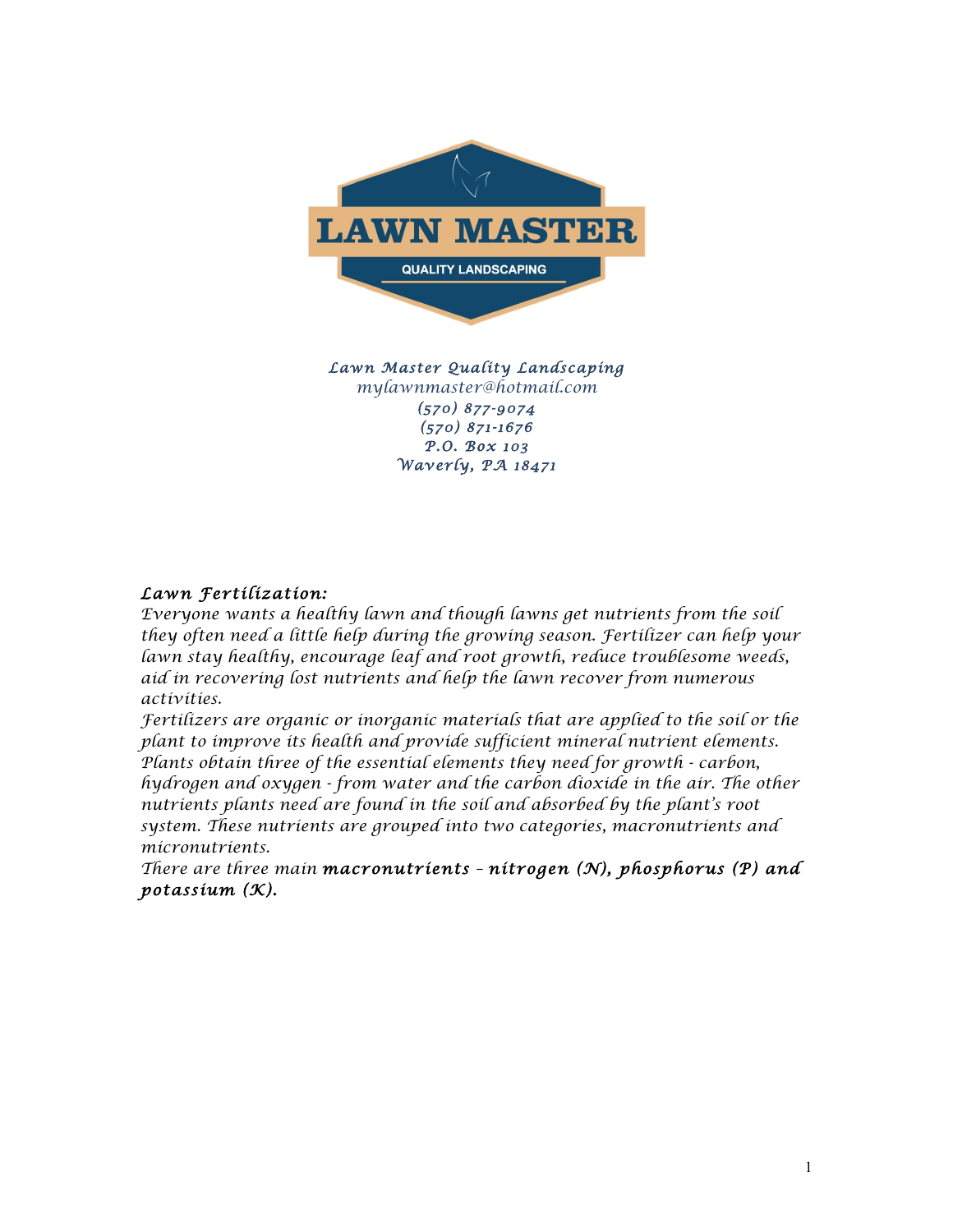

 *Nitrogen promotes rapid growth, leaf development, chlorophyll formation and protein synthesis.*

 *Phosphorus plays a key role in early root growth, hastens maturity, and stimulates blooming and aids seed formation.*

 *Potassium increases resistance to drought and disease and also plays a part in root growth as well as in stem development.*

*You will find the NPK content in the description printed on the front of bags of fertilizer. The description may not expressly say "NPK" (it may simply be implied), but you will at least see a series of three numbers, which correspond, respectively, to the nitrogen, phosphorus and potassium content of the fertilizer. They are always listed in that order.*

*Along with N, P and K, any of the other nutrients contained will be listed on the fertilizer label. The numbers shown for each nutrient give the percentage, by weight, of that nutrient compared to the total contents of the bag. Macronutrients are essential for plant growth and needed in relatively large amounts by plants. NPK are among the macronutrients along with calcium (Ca), magnesium (Mg), and sulfur (S).*

*Micronutrients also are essential for plant growth, but are needed in minute amounts. The micronutrients are: boron (B), copper (Cu), iron (Fe), chloride (Cl), manganese (Mn), molybdenum (Mo) and zinc (Zn). The fertilizer may contain some of these other nutrients, as well as NPK. You'll find a more detailed breakdown of the fertilizer's contents on the fertilizer label. The two most important pieces of information here are the guaranteed fertilizer analysis and the type(s) of nitrogen the fertilizer contains. The types of nitrogen listed indicate which are a quick-release or a slow-release*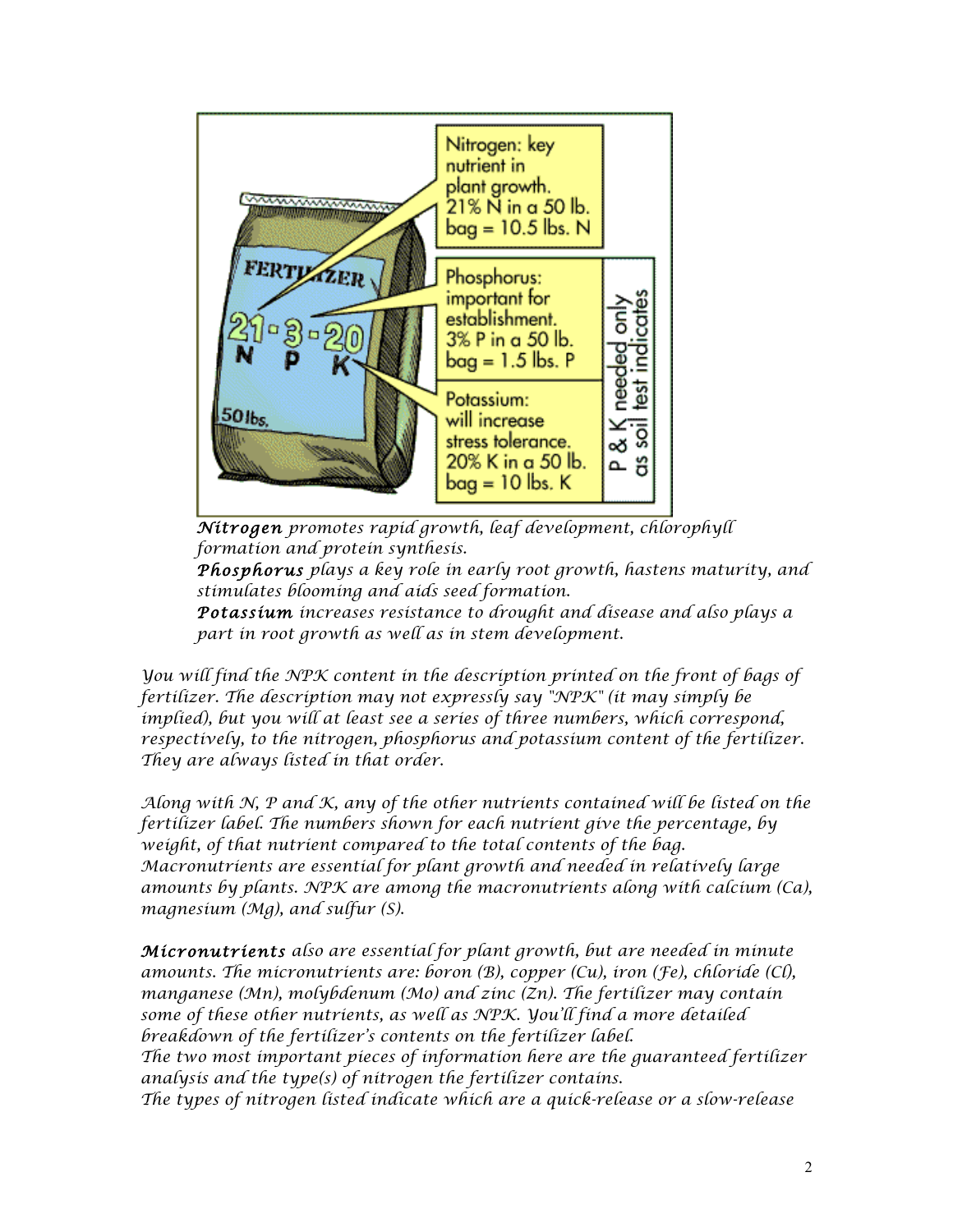*form of N. Along with N, P and K, any of the other nutrients contained will be listed along with the numbers that give the percentage, by weight, of that nutrient compared to the total contents of the bag.*

# *Fertilizers – Quick-Release and Slow-Release Nitrogen*

## *What's the difference?*

*There are two basic types of nitrogen sources contained in lawn fertilizers – slow-release and quick-release – and it's important to know the pros and cons of both.*

## *Quick-Release:*

*Quick-release nitrogen in fertilizers is useful because the nutrients are immediately available to plants. This water-soluble nitrogen (WSN) becomes available when it is dissolved in water, either through irrigation or rainfall, when it is applied. There are several benefits of quick-release fertilizers nutrients are immediately available to plants and they stimulate quick shoot growth and greening.*

*On the down side, they rapidly deteriorate from the soil through the leaching of nitrates; they last only two to four weeks; and if they are over applied they can cause burning to the grass plant.*

### *Slow-Release:*

*There are several benefits of slow-release nitrogen in fertilizers. They provide more uniform grass growth. They are less likely to burn the lawn or other plants. They can last 6 to 8 weeks or longer so they don't need to be applied as frequently as fertilizers with quick-release nitrogen.*

*On the downside, nutrients are not immediately available to plants. They are generally more expensive per pound than quick-release fertilizers. They may not work as well in cold soil. They require heavier irrigation during periods of high temperatures and too much irrigation may speed-up the release of nutrients. The fertilizer bag will include details on when and how to apply the product.*

### *Proper application:*

*Apply the fertilizer with either a drop or broadcast spreader.*

*A drop spreader delivers the fertilizer to the lawn through an opening at the*  bottom of a spreader hopper. The fertilizer is evenly spread across the width of *this opening.*

*A broadcast spreader has a spinning device just below the opening at the*  bottom of the spreader hopper. Fertilizer is spread across a wider area of the *lawn by the rotary action of the spinning device.*

*Each type spreader will have an application dial or other device that allows you to set the amount of fertilizer that moves through the opening.*